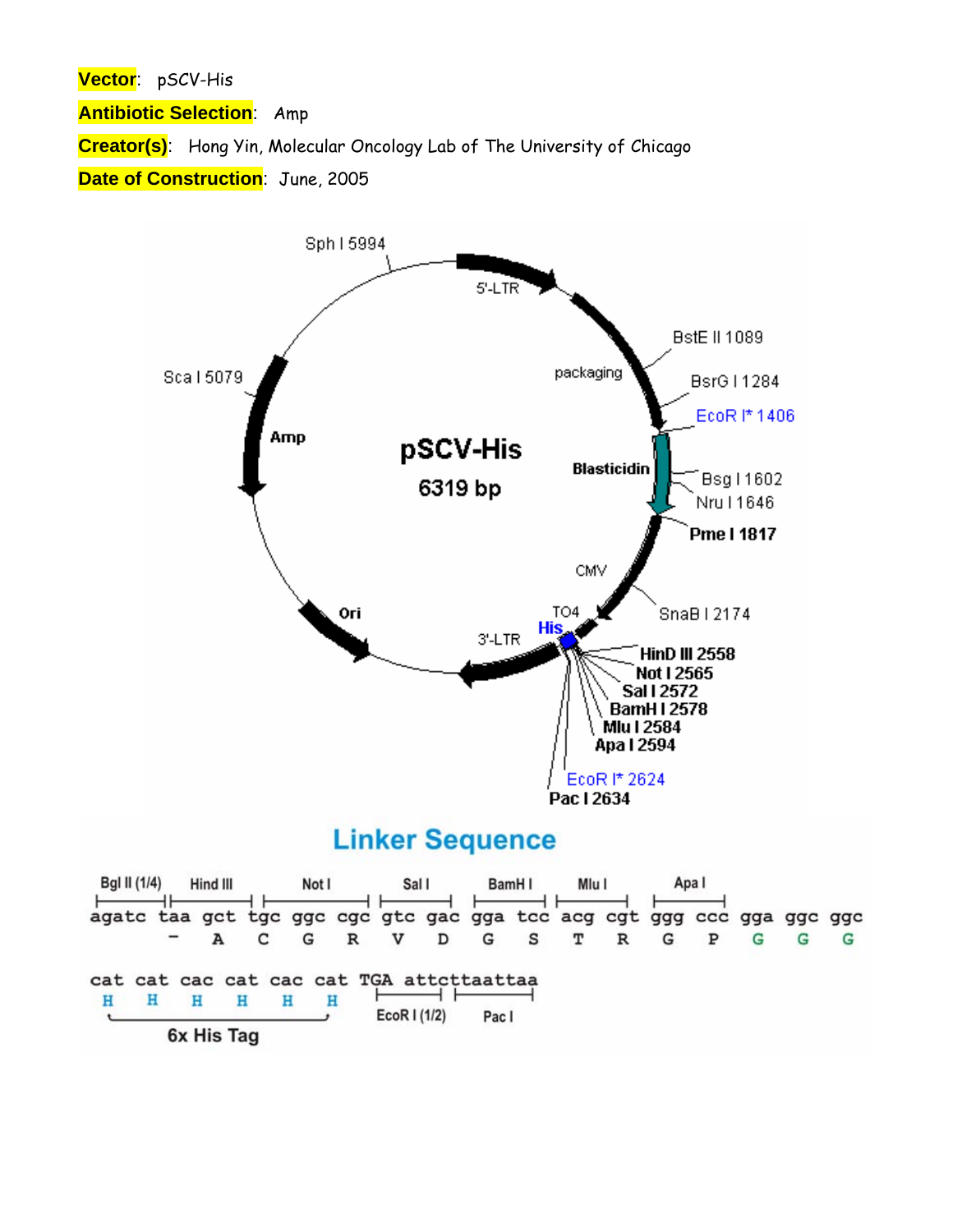## **pSCV-His Full-Length Sequence**

TGAAAGACCC CACCTGTAGG TTTGGCAAGC TAGCTTAAGT AACGCCATTT TGCAAGGCATGGAAAATACATAACTGAGAA TAGAGAAGTT CAGATCAAGG TTAGGAACAG AGAGACAGCAGAATATGGGC CAAACAGGAT ATCTGTGGTAAGCAGTTCCT GCCCCGGCTCAGGGCCAAGAACAGATGGTCCCCAGATGCGGTCCCGCCCTCAGCAGTTTCTAGAGAACCATCAGATGTTTCCAGG GTGCCCCAAGGACCTGAAATGACCCTGTGCCTTATTTGAACTAACCAATCAGTTCGCTTCTCGCTTCTGTTCGCGCGCTTCTGCT CCCCGAGCTC AATAAAAGAG CCCACAACCCCTCACTCGGC GCGCCAGTCC TCCGATAGAC TGCGTCGCCCGGGTACCCGT ATTCCCAATAAAGCCTCTTG CTGTTTGCAT CCGAATCGTG GACTCGCTGA TCCTTGGGAG GGTCTCCTCAGATTGATTGA CTGCCCACCT CGGGGGTCTT TCATTTGGAG GTTCCACCGA GATTTGGAGACCCCTGCCCA GGGACCACCGACCCCCCCGC CGGGAGGTAA GCTGGCCAGC GGTCGTTTCGTGTCTGTCTC TGTCTTTGTG CGTGTTTGTG CCGGCATCTAATGTTTGCGC CTGCGTCTGTACTAGTTAGC TAACTAGCTC TGTATCTGGC GGACCCGTGG TGGAACTGAC GAGTTCTGAACACCCGGCCG CAACCCTGGG AGACGTCCCA GGGACTTTGG GGGCCGTTTT TGTGGCCCGACCTGAGGAAG GGAGTCGATGTGGAATCCGA CCCCGTCAGG ATATGTGGTT CTGGTAGGAGACGAGAACCT AAAACAGTTC CCGCCTCCGT CTGAATTTTTGCTTTCGGTT TGGAACCGAAGCCGCGCGTC TTGTCTGCTG CAGCGCTGCA GCATCGTTCT GTGTTGTCTC TGTCTGACTGTGTTTCTGTA TTTGTCTGAA AATTAGGGCC AGACTGTTAC CACTCCCTTA AGTTTGACCTTAGGTCACTG GAAAGATGTCGAGCGGATCG CTCACAACCA GTCGGTAGAT GTCAAGAAGAGACGTTGGGT TACCTTCTGC TCTGCAGAAT GGCCAACCTTTAACGTCGGA TGGCCGCGAGACGGCACCTT TAACCGAGAC CTCATCACCC AGGTTAAGAT CAAGGTCTTT TCACCTGGCCCGCATGGACA CCCAGACCAG GTCCCCTACA TCGTGACCTG GGAAGCCTTG GCTTTTGACCCCCCTCCCTG GGTCAAGCCCTTTGTACACC CTAAGCCTCC GCCTCCTCTT CCTCCATCCGCCCCGTCTCT CCCCCTTGAA CCTCCTCGTT CGACCCCGCCTCGATCCTCC CTTTATCCAGCCCTCACTCCTTCTCTAGGCGCCG**GAATTC**ACCATGGCCAAGCCTTTGTCTCAAGAAGAATCCACCCTCATTGAA AGAGCAACGGCTACAATCAACAGCATCCCCATCTCTGAAGACTACAGCGTCGCCAGCGCAGCTCTCTCTAGCGACGGCCGCATCT TCACTGGTGTCAATGTATATCATTTTACTGGGGGACCTTGTGCAGAACTCGTGGTGCTGGGCACTGCTGCTGCTGCGGCAGCTGG CAACCTGACTTGTATCGTCGCGATCGGAAATGAGAACAGGGGCATCTTGAGCCCCTGCGGACGGTGCCGACAGGTGCTTCTCGAT CTGCATCCTGGGATCAAAGCCATAGTGAAGGACAGTGATGGACAGCCGACGGCAGTTGGGATTCGTGAATTGCTGCCCTCTGGTT ATGTGTGGGAGGGCtaa**gtttaaac**ATTGATTATTGACTAGTTATTAATAGTAATCAATTACGGGGTCATTAGTTCATAGCCCAT ATATGGAGTTCCGCGTTACATAACTTACGGTAAATGGCCCGCCTGGCTGACCGCCCAACGACCCCCGCCCATTGACGTCAATAAT GACGTATGTTCCCATAGTAACGCCAATAGGGACTTTCCATTGACGTCAATGGGTGGAGTATTTACGGTAAACTGCCCACTTGGCA GTACATCAAGTGTATCATATGCCAAGTACGCCCCCTATTGACGTCAATGACGGTAAATGGCCCGCCTGGCATTATGCCCAGTACA TGACCTTATGGGACTTTCCTACTTGGCAGTACATCTACGTATTAGTCATCGCTATTACCATGGTGATGCGGTTTTGGCAGTACAT CAATGGGCGTGGATAGCGGTTTGACTCACGGGGATTTCCAAGTCTCCACCCCATTGACGTCAATGGGAGTTTGTTTTGGAACCAA AATCAACGGGACTTTCCAAAATGTCGTAACAACTCCGCCCCATTGACGCAAATGGGCGGTAGGCGTGTACGGTGGGAGGTCTATA TAAGCAGAGCTCTCCCTATCAGTGATAGAGATCTCCCTATCAGTGATAGAGATCTCCCTATCAGTGATAGAGATCTCCCTATCAG TGATAGAGATCGAGCTGTTTAGTGAACCGTCAGATCGCCTGGAGACGCCATCCACGCTGTTTTGACCTCCATAGA**AGAtctaagc tt gcgg ccg cgt cga cgg atc cA CGC GT GGGCCC** gga ggc ggc cat cat cac cat cac cat TGA attc **ttaattaa CGAT**AA AATAAAAGAT TTTATTTAGT CTCCAGAAAAAGGGGGGAAT GAAAGACCCC ACCTGTAGGT TTGGCAAGCTAGCTTAAGTAACGCCATTTTGCAAGGCATGGAAAATACATAACTGAGAATAGAGAAGTTCAGATCAAGGTTAGGA ACAGAGAGACAGCAGAATATGGGCCAAACAGGATATCTGTGGTAAGCAGTTCCTGCCCCGGCTCAGGGCCAAGAACAGATGGTCC CCAGATGCGGTCCCGCCCTCAGCAGTTTCTAGAGAACCATCAGATGTTTCCAGGGTGCCCCAAGGACCTGAAATGACCCTGTGCC TTATTTGAACTAACCAATCAGTTCGCTTCTCGCTTCTGTTCGCGCGCTTCTGCTCCCCGAGCTCAATAAAAGAGCCCACAACCCC TCACTCGGCGCGCCAGTCCTCCGATAGACTGCGTCGCCCGGGTACCCGTGTATCCAATAAACCCTCTTGCAGTTGCATCCGACTT GTGGTCTCGCTGTTCCTTGGGAGGGTCTCCTCTGAGTGATTGACTACCCGTCAGCGGGGGTCTTTCATGGGTAACAGTTTCTTGA AGTTGGAGAA CAACATTCTGAGGGTAGGAG TCGAATATTA AGTAATCCTG ACTCAATTAGCCACTGTTTT GAATCCACATACTCCAATAC TCCTGAAATA GTTCATTATG GACAGCGCAGAAGAGCTGGG GAGAATTAAT TCGTAATCAT GGTCATAGCTGTTTCCTGTG TGAAATTGTTATCCGCTCAC AATTCCACAC AACATACGAG CCGGAAGCAT AAAGTGTAAA GCCTGGGGTGCCTAATGAGT GAGCTAACTCACATTAATTG CGTTGCGCTC ACTGCCCGCT TTCCAGTCGGGAAACCTGTC GTGCCAGCTGCATTAATGAA TCGGCCAACG CGCGGGGAGA GGCGGTTTGCGTATTGGGCG CTCTTCCGCT TCCTCGCTCA CTGACTCGCTGCGCTCGGTC GTTCGGCTGCGGCGAGCGGT ATCAGCTCAC TCAAAGGCGG TAATACGGTT ATCCACAGAA TCAGGGGATAACGCAGGAAA GAACATGTGAGCAAAAGGCC AGCAAAAGGC CAGGAACCGT AAAAAGGCCGCGTTGCTGGC GTTTTTCCATAGGCTCCGCC CCCCTGACGA GCATCACAAA AATCGACGCTCAAGTCAGAG GTGGCGAAAC CCGACAGGAC TATAAAGATACCAGGCGTTT CCCCCTGGAAGCTCCCTCGT GCGCTCTCCT GTTCCGACCC TGCCGCTTAC CGGATACCTG TCCGCCTTTCTCCCTTCGGG AAGCGTGGCGCTTTCTCATA GCTCACGCTG TAGGTATCTC AGTTCGGTGTAGGTCGTTCG CTCCAAGCTGGGCTGTGTGC ACGAACCCCC CGTTCAGCCC GACCGCTGCGCCTTATCCGG TAACTATCGT CTTGAGTCCA ACCCGGTAAGACACGACTTA TCGCCACTGGCAGCAGCCAC TGGTAACAGG ATTAGCAGAG CGAGGTATGT AGGCGGTGCT ACAGAGTTCTTGAAGTGGTG GCCTAACTACGGCTACACTA GAAGGACAGT ATTTGGTATC TGCGCTCTGCTGAAGCCAGT TACCTTCGGAAAAAGAGTTG GTAGCTCTTG ATCCGGCAAA CAAACCACCGCTGGTAGCGG TGGTTTTTTT GTTTGCAAGC AGCAGATTACGCGCAGAAAA AAAGGATCTCAAGAAGATCC TTTGATCTTT TCTACGGGGT CTGACGCTCA GTGGAACGAA AACTCACGTTAAGGGATTTT GGTCATGAGATTATCAAAAA GGATCTTCAC CTAGATCCTT TTAAATTAAAAATGAAGTTT TAAATCAATCTAAAGTATAT ATGAGTAAAC TTGGTCTGAC AGTTACCAATGCTTAATCAG TGAGGCACCT ATCTCAGCGA TCTGTCTATTTCGTTCATCC ATAGTTGCCTGACTCCCCGT CGTGTAGATA ACTACGATAC GGGAGGGCTT ACCATCTGGC CCCAGTGCTGCAATGATACC GCGAGACCCA CGCTCACCGG CTCCAGATTT ATCAGCAATA AACCAGCCAGCCGGAAGGGC CGAGCGCAGAAGTGGTCCTG CAACTTTATC CGCCTCCATC CAGTCTATTAATTGTTGCCG GGAAGCTAGA GTAAGTAGTT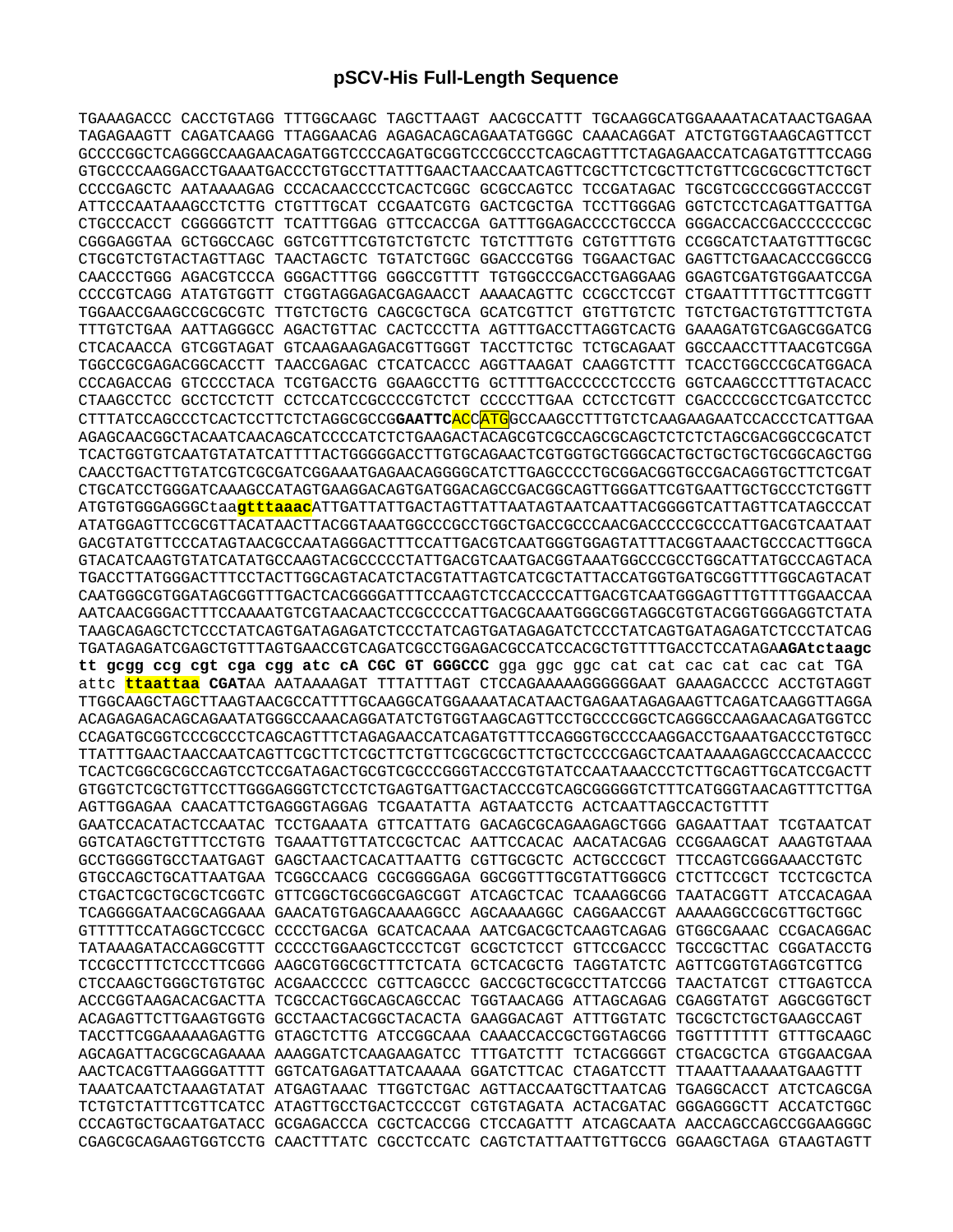CGCCAGTTAATAGTTTGCGC AACGTTGTTGCCATTGCTAC AGGCATCGTG GTGTCACGCT CGTCGTTTGG TATGGCTTCA TTCAGCTCCGGTTCCCAACG ATCAAGGCGA GTTACATGAT CCCCCATGTT GTGCAAAAAA GCGGTTAGCTCCTTCGGTCC TCCGATCGTTGTCAGAAGTA AGTTGGCCGC AGTGTTATCA CTCATGGTTATGGCAGCACT GCATAATTCT CTTACTGTCA TGCCATCCGTAAGATGCTTT TCTGTGACTGGTGAGTACTC AACCAAGTCA TTCTGAGAAT AGTGTATGCG GCGACCGAGT TGCTCTTGCCCGGCGTCAAT ACGGGATAAT ACCGCGCCAC ATAGCAGAAC TTTAAAAGTG CTCATCATTGGAAAACGTTC TTCGGGGCGAAAACTCTCAA GGATCTTACC GCTGTTGAGA TCCAGTTCGATGTAACCCAC TCGTGCACCC AACTGATCTT CAGCATCTTTTACTTTCACC AGCGTTTCTGGGTGAGCAAA AACAGGAAGG CAAAATGCCG CAAAAAAGGG AATAAGGGCG ACACGGAAATGTTGAATACT CATACTCTTC CTTTTTCAAT ATTATTGAAG CATTTATCAG GGTTATTGTCTCATGAGCGG ATACATATTTGAATGTATTT AGAAAAATAA ACAAATAGGG GTTCCGCGCACATTTCCCCG AAAAGTGCCA CCTGACGTCT AAGAAACCATTATTATCATG ACATTAACCTATAAAAATAG GCGTATCACG AGGCCCTTTC GTCTCGCGCG TTTCGGTGAT GACGGTGAAAACCTCTGACA CATGCAGCTC CCGGAGACGG TCACAGCTTG TCTGTAAGCG GATGCCGGGAGCAGACAAGC CCGTCAGGGCGCGTCAGCGG GTGTTGGCGG GTGTCGGGGC TGGCTTAACTATGCGGCATC AGAGCAGATT GTACTGAGAG TGCACCATATGCGGTGTGAA ATACCGCACAGATGCGTAAG GAGAAAATAC CGCATCAGGC GCCATTCGCC ATTCAGGCTG CGCAACTGTTGGGAAGGGCG ATCGGTGCGG GCCTCTTCGC TATTACGCCA GCTGGCGAAA GGGGGATGTGCTGCAAGGCG ATTAAGTTGGGTAACGCCAG GGTTTTCCCA GTCACGACGT TGTAAAACGACGGCGCAAGG AATGGTGCAT GCAAGGAGAT GGCGCCCAACAGTCCCCCGG CCACGGGGCCTGCCACCATA CCCACGCCGA AACAAGCGCT CATGAGCCCG AAGTGGCGAG CCCGATCTTCCCCATCGGTG ATGTCGGCGA TATAGGCGCC AGCAACCGCA CCTGTGGCGC CGGTGATGCCGGCCACGATG CGTCCGGCGTAGAGGCGATT AGTCCAATTT GTTAAAGACA GGATATCAGTGGTCCAGGCT CTAGTTTTGA CTCAACAATA TCACCAGCTGAAGCCTATAG AGTACGAGCCATAGATAAAA TAAAAGATTT TATTTAGTCT CCAGAAAAAG GGGGGAA

| Unique enzymes in pSCV-HIS: |                  |              |                       |              |                                               |        |      | 2715 | 3019 | 3338 | 3371 |
|-----------------------------|------------------|--------------|-----------------------|--------------|-----------------------------------------------|--------|------|------|------|------|------|
|                             |                  |              |                       |              |                                               |        |      | 3466 | 3530 | 3648 | 3874 |
|                             |                  |              |                       |              |                                               |        |      | 3964 | 4010 | 4267 | 4788 |
| BstE II                     | G`GTNAC, C       |              | 1089                  |              |                                               |        |      | 4888 | 4951 | 5630 | 5649 |
| BsrG I                      | T`GTAC, A        |              | 1284                  |              |                                               |        |      |      |      |      |      |
| Bbv II                      |                  | GAAGAC 7/11  | 1499                  |              |                                               |        |      | 5894 | 6250 |      |      |
|                             |                  |              |                       |              |                                               | Alw I  | (14) | 455  | 1053 | 1359 | 1729 |
| Bbs I                       |                  | GAAGAC 8/12  | 1500                  |              |                                               |        |      | 2574 | 2585 | 4268 | 4354 |
| Bsg I                       |                  | GTGCAG 22/20 | 1602                  |              |                                               |        |      | 4354 | 4451 | 4452 | 4916 |
| Nru I                       | $TCG$ $CGA$      |              | 1646                  |              |                                               |        |      | 5231 | 5237 |      |      |
| Pme I                       | CTTT AAAC        |              | 1817                  |              |                                               |        |      |      |      |      |      |
| BsaA I                      | YAC GTR          |              | 2174                  |              |                                               | AlwN I | (3)  | 159  | 2840 | 4122 |      |
|                             |                  |              |                       |              |                                               | Apa I  | (1)  | 2594 |      |      |      |
| SnaB I                      | TAC GTA          |              | 2174                  |              |                                               | ApaL I | (3)  | 4020 | 5266 | 5763 |      |
| HinD III                    | A AGCT, T        |              | 2558                  |              |                                               | Apo I  | (3)  | 874  | 1406 | 2624 |      |
| Not I                       | GC 'GGCC, GC     |              | 2565                  |              |                                               | Asc I  | (2)  | 370  | 3051 |      |      |
| Sal I                       | G`TCGA, C        |              | 2572                  |              |                                               |        |      |      |      |      |      |
| Acc I                       | GT `MK, AC       |              | 2573                  |              |                                               | Ase I  | (5)  | 1841 | 3349 | 3477 | 3536 |
|                             |                  |              |                       |              |                                               |        |      | 4771 |      |      |      |
| HinC II                     | GTY RAC          |              | 2574                  |              |                                               | Asp718 | (2)  | 403  | 3084 |      |      |
| Hind II                     | GTY RAC          |              | 2574                  |              |                                               | Ava I  | (5)  | 333  | 399  | 500  | 3014 |
| BamH I                      | $G$ $GATC$ , $C$ |              | 2578                  |              |                                               |        |      | 3080 |      |      |      |
| Mlu I                       | A`CGCG, T        |              | 2584                  |              |                                               | Ava II | (13) | 188  | 201  | 256  | 553  |
| Bsp120 I                    | G`GGCC, C        |              | 2590                  |              |                                               |        |      |      |      |      |      |
|                             |                  |              | 2594                  |              |                                               |        |      | 692  | 1221 | 1574 | 2869 |
| Apa I                       | G, GGCC `C       |              |                       |              |                                               |        |      | 2882 | 2937 | 4737 | 4959 |
| Pac I                       | TTA, AT`TAA      |              | 2634                  |              |                                               |        |      | 6214 |      |      |      |
| Sca I                       | AGT ACT          |              | 5079                  |              |                                               | BamH I | (1)  | 2578 |      |      |      |
| Sph I                       | G, CATG C        |              | 5994                  |              |                                               |        |      |      | 403  | 1144 | 1399 |
| Number of enzymes = 22      |                  |              |                       |              |                                               | Ban I  | (13) | 246  |      |      |      |
|                             |                  |              |                       |              |                                               |        |      | 1689 | 2927 | 3084 | 3450 |
|                             |                  |              |                       |              |                                               |        |      | 4547 | 5821 | 6004 | 6118 |
|                             |                  |              |                       |              | The following enzymes do not cut in pSCV-HIS: |        |      | 6139 |      |      |      |
|                             |                  |              |                       |              |                                               | Ban II | (9)  | 340  | 353  | 1679 | 2402 |
|                             | Avr II           |              | Bcl I                 | Blp I        | BsiC I                                        |        |      | 2594 | 3021 | 3034 | 6071 |
| Age I                       |                  |              |                       |              |                                               |        |      |      |      |      |      |
| BsiW I                      | Bsm I            |              | Bsp1286 I             | BspM I       | BspM II                                       |        |      | 6085 |      |      |      |
| Bst1107 I                   | BstB I           |              | BstX I                | Cla I        | Dra III                                       | Bbe I  | (5)  | 1403 | 5825 | 6008 | 6122 |
| Eco72 I                     | Esp I            |              | Fse I                 | Hpa I        | Mun I                                         |        |      | 6143 |      |      |      |
| Nsi I                       | PaeR7 I          |              | PflM I                | Pml I        | Rsr II                                        | Bbs I  | (1)  | 1500 |      |      |      |
|                             |                  |              | Spl I                 | Srf I        | Stu I                                         | Bbv I  | (9)  | 933  | 941  | 1526 | 1631 |
|                             |                  |              |                       |              |                                               |        |      |      |      |      |      |
| Sac II                      | Sfi I            |              |                       |              |                                               |        |      |      |      |      |      |
|                             |                  |              |                       |              |                                               |        |      | 4125 | 4128 | 4334 | 5028 |
|                             |                  |              |                       |              |                                               |        |      | 5639 |      |      |      |
| pSCV-HIS:                   |                  |              | sites sorted by name: |              |                                               | Bbv II | (1)  | 1499 |      |      |      |
|                             |                  |              |                       |              |                                               |        |      |      |      |      |      |
| Aat II                      |                  | 747          | 1959                  | 2012         | 2095                                          | Bcn I  | (15) | 166  | 401  | 402  | 573  |
|                             | (6)              |              |                       |              |                                               |        |      | 726  | 2595 | 2847 | 3082 |
|                             |                  | 2281         | 5521                  |              |                                               |        |      | 3083 | 4087 | 4783 | 5134 |
| Acc I                       | (1)              | 2573         |                       |              |                                               |        |      | 5635 | 5670 | 6021 |      |
| Acc65 I                     | (2)              | 403          | 3084                  |              |                                               | Bfa I  | (13) | 31   | 221  | 663  | 675  |
| Aci I                       | (67)             | 199          | 205                   | 568          | 590                                           |        |      |      |      |      |      |
|                             |                  | 690          | 729                   | 862          | 903                                           |        |      | 1396 | 1524 | 1834 | 2712 |
|                             |                  |              |                       |              |                                               |        |      | 2902 | 4201 | 4454 | 4789 |
|                             |                  | 1044         | 1135                  | 1201         | 1300                                          |        |      | 6224 |      |      |      |
|                             |                  | 1319         | 1357                  | 1534         | 1616                                          | Bgl I  | (5)  | 1924 | 2046 | 2117 | 4719 |
|                             |                  | 1683         | 1892                  | 1920         | 1932                                          |        |      | 5837 |      |      |      |
|                             |                  | 1946         | 2113                  | 2204         | 2237                                          |        |      | 2420 |      | 2462 |      |
|                             |                  | 2341         | 2362                  | 2564         | 2568                                          | Bgl II | (4)  |      | 2441 |      | 2552 |
|                             |                  | 2600         | 2880                  | 2886         | 3182                                          | Bpm I  | (4)  | 2536 | 2649 | 4669 | 6287 |
|                             |                  |              |                       |              |                                               | Bsa I  | (6)  | 478  | 532  | 1151 | 3137 |
|                             |                  | 3396         | 3499                  | 3555         | 3565                                          |        |      | 3158 | 4660 |      |      |
|                             |                  | 3589         | 3632                  | 3639         | 3660                                          | BsaA I | (1)  | 2174 |      |      |      |
|                             |                  | 3751         | 3779                  | 3906         | 3925                                          | BsaB I | (5)  |      | 2419 | 2440 | 2461 |
|                             |                  | 4046         | 4156                  | 4291         | 4300                                          |        |      | 1713 |      |      |      |
|                             |                  |              |                       |              | 4990                                          |        |      | 2482 |      |      |      |
|                             |                  | 4662         | 4753                  | 4944         |                                               | BsaH I | (13) | 744  | 1400 | 1956 | 2009 |
|                             |                  | 5111         | 5155                  | 5232         | 5341                                          |        |      | 2092 | 2278 | 2521 | 5136 |
|                             |                  | 5440         | 5487                  | 5661         | 5700                                          |        |      | 5518 | 5822 | 6005 | 6119 |
|                             |                  | 5710         | 5736                  | 5774         | 5787                                          |        |      | 6140 |      |      |      |
|                             |                  | 5813         | 5870                  | 6129         |                                               |        |      |      |      |      | 399  |
| Afl II                      | (3)              | 35           | 1008                  | 2716         |                                               | BsaJ I | (31) | 163  | 242  | 252  |      |
| Afl III                     | (2)              |              | 3706                  |              |                                               |        |      | 463  | 499  | 548  | 549  |
|                             |                  | 2584         |                       |              |                                               |        |      | 696  | 735  | 736  | 748  |
| Aha II                      | (13)             | 744          | 1400                  | 1956         | 2009                                          |        |      | 749  | 1169 | 1238 | 1247 |
|                             |                  | 2092         | 2278                  | 2521         | 5136                                          |        |      | 1267 | 1268 | 1413 | 1718 |
|                             |                  | 5518         | 5822                  | 6005         | 6119                                          |        |      |      |      |      |      |
|                             |                  | 6140         |                       |              |                                               |        |      | 2194 | 2844 | 2923 | 2933 |
|                             |                  |              |                       |              | 4599                                          |        |      | 3080 | 3143 | 3445 | 3866 |
| Ahd I                       | (4)              | 1022         | 3129                  | 3175         |                                               |        |      | 5940 | 6018 | 6024 |      |
| Alu I                       | (30)             | 30           | 34                    | 338          | 582                                           | BsaW I | (3)  | 3912 | 4059 | 4890 |      |
|                             |                  | 670<br>2400  | 678<br>2490           | 1517<br>2560 | 1622<br>2711                                  | BseR I | (4)  | 466  | 1295 | 1334 | 3146 |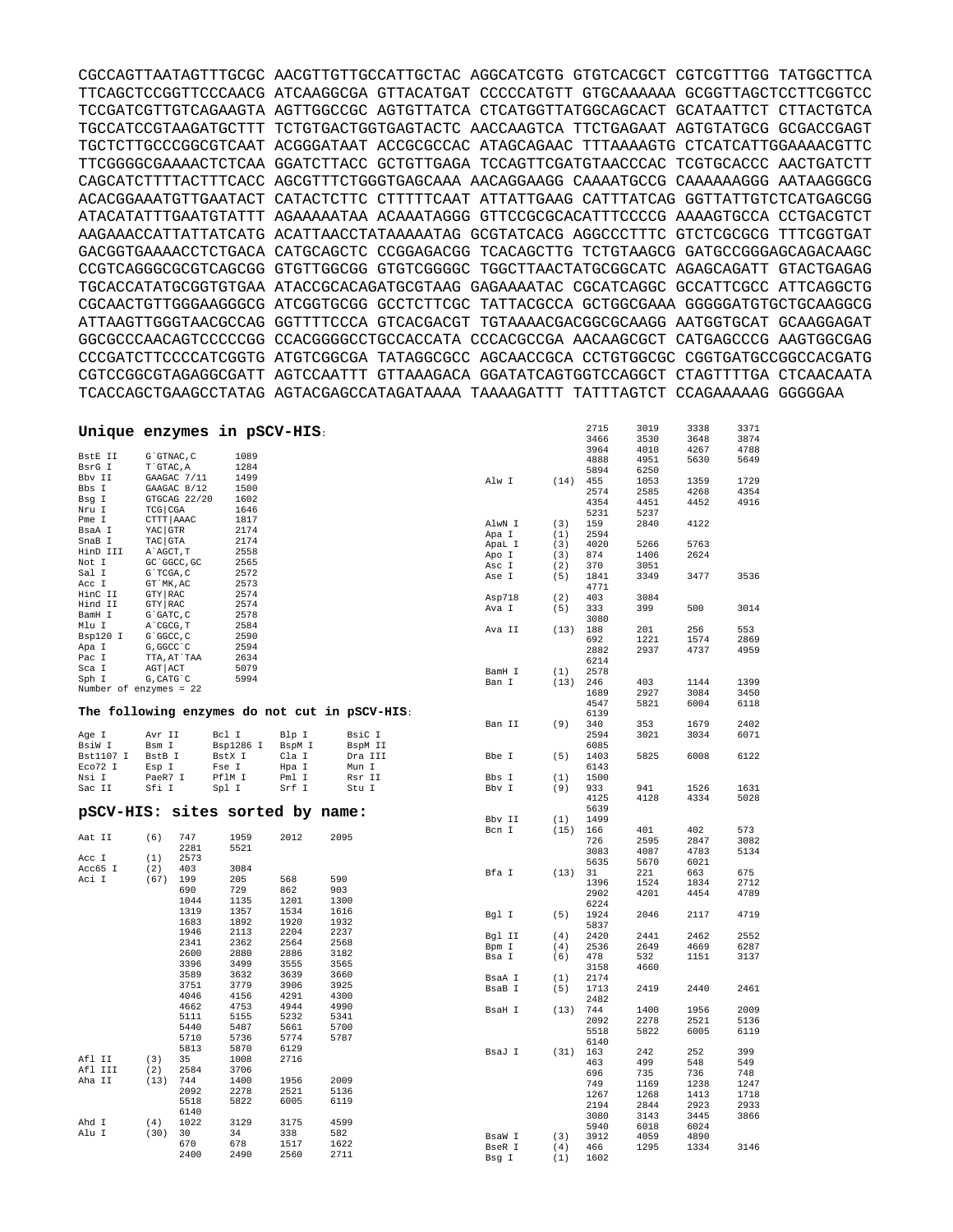| BsiE I              | (10)       | 594        | 729          | 1534 | 1650 |          |          | 5575         | 6029         |              |              |
|---------------------|------------|------------|--------------|------|------|----------|----------|--------------|--------------|--------------|--------------|
|                     |            | 2568       | 3622         | 4046 | 4969 | ECOR I   | (2)      | 1406         | 2624         |              |              |
|                     |            | 5118       | 5865         |      |      | ECOR II  | (20)     | 241          | 548          | 735          | 748          |
| BsiHKA I            | (7)        | 340        | 2402         | 3021 | 4024 |          |          | 1169         | 1194         | 1217         | 1237         |
|                     |            | 5185       | 5270         | 5767 |      |          |          | 1267         | 1717         | 1922         | 2115         |
| BsmA I              | (23)       | 108        | 477          | 533  | 611  |          |          | 2513         | 2922         | 3444         | 3732         |
|                     |            | 736        | 834          | 951  | 1075 |          |          | 3853         | 3866         | 5939         | 6216         |
|                     |            | 1134       | 1152         | 1330 | 1433 | ECOR V   | (3)      | 141          | 2822         | 6207         |              |
|                     |            | 2267       | 2513         | 2666 | 2789 | Ehe I    | (5)      | 1401         | 5823         | 6006         | 6120         |
|                     |            | 3136       | 3157         | 4661 | 5435 |          |          | 6141         |              |              |              |
|                     |            | 5588       | 5632         | 6304 |      | Fnu4H I  | (37)     | 729          | 903          | 919          | 922          |
| BsmB I              | (8)        | 735        | 833          | 1074 | 1133 |          |          | 927          | 930          | 1135         | 1515         |
|                     |            | 1331       | 2512         | 5589 | 5631 |          |          | 1534         | 1608         | 1611         | 1614         |
| BsmF I              | (13)       | 174        | 187          | 566  | 731  |          |          | 1617         | 1620         | 1784         | 2565         |
|                     |            | 766        | 1207         | 1587 | 2009 |          |          | 2568         | 2601         | 3531         | 3612         |
|                     |            | 2160       | 2328         | 2855 | 2868 |          |          | 3630         | 3633         | 3751         | 3906         |
|                     |            | 6000       |              |      |      |          |          | 4049         | 4114         | 4117         | 4323         |
| BsoF I              | (37)       | 729        | 903          | 919  | 922  |          |          | 4651         | 4990         | 5017         | 5112         |
|                     |            | 927        | 930          | 1135 | 1515 |          |          | 5341         | 5628         | 5737         | 5841         |
|                     |            | 1534       | 1608         | 1611 | 1614 |          |          | 5914         |              |              |              |
|                     |            | 1617       | 1620         | 1784 | 2565 | Fok I    | (12)     | 425          | 1142         | 1302         | 1466         |
|                     |            | 2568       | 2601         | 3531 | 3612 |          |          | 1701         | 2511         | 3105         | 4565         |
|                     |            | 3630       | 3633         | 3751 | 3906 |          |          | 4746         | 5033         | 5676         | 5920         |
|                     |            | 4049       | 4114         | 4117 | 4323 | Fsp I    | (2)      | 4821         | 5844         |              |              |
|                     |            | 4651       | 4990         | 5017 | 5112 | Gdi II   | (12)     | 725          | 727          | 1131         | 1530         |
|                     |            | 5341       | 5628         | 5737 | 5841 |          |          | 1532         | 2564         | 2566         | 2602         |
|                     |            | 5914       |              |      |      |          |          | 3546         | 4986         | 6022         | 6154         |
| Bsp120 I            | (1)        | 2590       |              |      |      | Gsu I    | (4)      | 2535         | 2650         | 4670         | 6288         |
| BspH I              | (4)        | 4426       | 5434         | 5539 | 6063 | Hae I    | (6)      | 586          | 1113         | 1418         | 3721         |
| Bsr I               | (17)       | 376        | 1032         | 1060 | 1548 |          |          | 3732         | 4184         |              |              |
|                     |            | 1572       | 2130         | 3057 | 3507 | Hae II   | (9)      | 927          | 1403         | 3584         | 3954         |
|                     |            | 4113       | 4126         | 4240 | 4646 |          |          | 5825         | 6008         | 6062         | 6122         |
|                     |            | 4764       | 4807         | 5074 | 5246 |          |          | 6143         |              |              |              |
|                     |            | 5952       |              |      |      | Hae III  | (32)     | 130          | 175          | 586          | 728          |
| BsrB I              | (4)        | 1044       | 3398         | 3639 | 5440 |          |          | 764          | 776          | 989          | 1113         |
| BsrD I              | (2)        | 4660       | 4834         |      |      |          |          | 1134         | 1199         | 1418         | 1533         |
| BsrG I              | (1)        | 1284       |              |      |      |          |          | 1918         | 2111         | 2567         | 2592         |
| BssH II             | (4)        | 319        | 370          | 3000 | 3051 |          |          | 2603         | 2811         | 2856         | 3547         |
| BssS I              | (4)        | 1589       | 3879         | 5263 | 5570 |          |          | 3721         | 3732         | 3750         | 4184         |
| BstE II             | (1)        | 1089       |              |      |      |          |          | 4642         | 4722         | 4989         | 5576         |
| BstN I              | (20)       | 243        | 550          | 737  | 750  |          |          | 5874         | 6023         | 6031         | 6155         |
|                     |            | 1171       | 1196         | 1219 | 1239 | Hqa I    | (13)     | 383          | 644          | 897          | 1493         |
|                     |            | 1269       | 1719         | 1924 | 2117 |          |          | 2359         | 2528         | 2560         | 3064         |
|                     |            | 2515       | 2924         | 3446 | 3734 |          |          | 3816         | 4394         | 5126         | 5684         |
|                     |            | 3855       | 3868         | 5941 | 6218 |          |          | 6153         |              |              |              |
| BstU I              | (23)       | 319        | 321          | 372  | 905  | HgiA I   | (7)      | 340          | 2402         | 3021         | 4024         |
|                     |            | 907        | 1137         | 1646 | 1894 |          |          | 5185         | 5270         | 5767         |              |
|                     |            | 2570       | 2586         | 3000 | 3002 | HgiE II  | (2)      | 4285         | 5765         |              |              |
|                     |            | 3053       | 3553         | 3555 | 3753 | Hha I    | (36)     | 321          | 323          | 372          | 374          |
|                     |            | 4334       | 4664         | 5157 | 5489 |          |          | 650          | 907          | 926          | 1402         |
|                     |            | 5589       | 5591         | 5694 |      |          |          | 1514         | 3002         | 3004         | 3053         |
| BstY I              | (11)       | 2420       | 2441         | 2462 | 2552 |          |          | 3055         | 3330         | 3490         | 3555         |
|                     |            |            |              |      |      |          |          |              |              |              |              |
|                     |            | 2578       | 4347         | 4358 | 4444 |          |          | 3583         | 3616         | 3886         | 3953         |
|                     |            | 4456       | 5224         | 5241 |      |          |          | 4053         | 4227         | 4336         | 4729         |
| Bsu36 I             | (2)        | 783        | 1020         |      |      |          |          | 4822         | 5159         | 5491         | 5591         |
| Cac8 I              | (34)       | 28         | 32           | 321  | 372  |          |          | 5694         | 5824         | 5845         | 5978         |
|                     |            | 584        | 588          | 633  | 652  |          |          | 6007         | 6061         | 6121         | 6142         |
|                     |            | 1201       | 1510         | 1624 | 1920 | HinC II  | (1)      | 2574         |              |              |              |
|                     |            | 2113       | 2562         | 2709 | 2713 | Hind II  | (1)      | 2574         |              |              |              |
|                     |            | 3002       | 3053         | 3499 | 3528 | HinD III | (1)      | 2558         |              |              |              |
|                     |            | 3637       | 3723         | 3760 | 4320 | Hinf I   | (16)     | 444          | 452          | 793          | 804          |
|                     |            | 4711       | 5724         | 5872 | 5892 |          |          | 1439         | 1771         | 2244         | 3241         |
|                     |            | 5896       | 5992         | 6033 | 6081 |          |          | 3263         | 3284         | 3541         | 3606         |
|                     |            | 6123       |              |      |      |          |          | 3681         | 4077         | 4594         | 6232         |
|                     |            |            | 6153         |      |      |          |          |              |              |              |              |
| Cfr10 I             | (4)        | 631        | 4679         | 6142 | 6151 | HinI I   | (13)     | 744          | 1400         | 1956         | 2009         |
| Csp6 I              | (13)       | 404        | 660          | 1285 | 2052 |          |          | 2092         | 2278         | 2521         | 5136         |
|                     |            | 2077       | 2132         | 2165 | 2216 |          |          | 5518         | 5822         | 6005         | 6119         |
|                     |            | 2373       | 3085         | 5078 | 5754 |          |          | 6140         |              |              |              |
|                     |            | 6265       |              |      |      | HinP I   | (36) 319 |              | 321          | 370          | 372          |
| Dde I               | (20)       | 75         | 169          | 210  | 478  |          |          | 648          | 905          | 924          | 1400         |
|                     |            | 783        | 1020         | 1292 | 1810 |          |          | 1512         | 3000         | 3002         | 3051         |
|                     |            | 2556       | 2756         | 2850 | 2891 |          |          | 3053         | 3328         | 3488         | 3553         |
|                     |            | 3160       | 3231         | 3981 | 4390 |          |          | 3581         | 3614         | 3884         | 3951         |
|                     |            | 4556       | 5096         | 5522 | 5757 |          |          | 4051         | 4225         | 4334         | 4727         |
| Dpn I               | (31)       | 95         | 461          | 1048 | 1180 |          |          | 4820         | 5157         | 5489         | 5589         |
|                     |            | 1365       | 1649         | 1710 | 1724 |          |          | 5692         | 5822         | 5843         | 5976         |
|                     |            | 2422       | 2443         | 2464 | 2485 |          |          | 6005         | 6059         | 6119         | 6140         |
|                     |            | 2510       | 2554         | 2580 | 2776 | Hpa II   | (25)     | 165          | 400          | 571          | 632          |
|                     |            | 4274       | 4349         | 4360 | 4368 |          |          | 725          | 1403         | 2594         | 2846         |
|                     |            | 4446       | 4458         | 4563 | 4904 |          |          | 3081         | 3424         | 3913         | 4060         |
|                     |            | 4922       | 4968         | 5226 | 5243 |          |          | 4086         | 4276         | 4680         | 4714         |
|                     |            | 5279       | 5864         | 6088 |      |          |          | 4781         | 4891         | 5133         | 5634         |
| DpnII               | (31)       | 93         | 459          | 1046 | 1178 |          |          | 5668         | 6020         | 6143         | 6152         |
|                     |            | 1363       | 1647         | 1708 | 1722 |          |          | 6167         |              |              |              |
|                     |            | 2420       | 2441         | 2462 | 2483 | Hph I    |          | $(16)$ 1159  | 1185         | 1403         | 2209         |
|                     |            | 2508       | 2552         | 2578 | 2774 |          |          | 2603         | 2609         | 4443         | 4670         |
|                     |            | 4272       | 4347         | 4358 | 4366 |          |          | 5084         | 5292         | 5325         | 5609         |
|                     |            | 4444       | 4456         | 4561 | 4902 |          |          | 5618         | 6111         | 6156         | 6237         |
|                     |            | 4920       | 4966         | 5224 | 5241 | Kas I    | (5)      | 1399         | 5821         | 6004         | 6118         |
|                     |            | 5277       | 5862         | 6086 |      |          |          | 6139         |              |              |              |
| Dra I               | (4)        | 1817       | 4465         | 4484 | 5176 | Kpn I    | (2)      | 407          | 3088         |              |              |
| Drd I               | (3)        | 1502       | 3814         | 5683 |      | Mae I    | (13)     | 31           | 221          | 663          | 675          |
| Dsa I               | (4)        | 696        | 1413         | 2194 | 6024 |          |          | 1396         | 1524         | 1834         | 2712         |
| Eae I               | (12)       | 584        | 726          | 1111 | 1132 |          |          | 2902         | 4201         | 4454         | 4789         |
|                     |            | 1416       | 1531         | 2565 | 2601 |          |          | 6224         |              |              |              |
|                     |            | 3545       | 4987         | 6021 | 6153 | Mae II   | (14)     | 744          | 1083         | 1124         | 1956         |
| Eag I               | (3)        | 726        | 1531         | 2565 |      |          |          | 1968         | 2009         | 2092         | 2173         |
| Ear I               | (6)        | 1072       | 1313         | 3328 | 3590 |          |          | 2278         | 4409         | 4825         | 5198         |
|                     |            | 5394       | 5882         |      |      |          |          | 5518         | 5960         |              |              |
| Eco47 III           | (2)        | 925        | 6060         |      |      | Mae III  | (21) 39  |              | 996          | 1024         | 1089         |
| Eco57 I             | (4)        | 1511       | 4253         | 5267 | 6271 |          |          | 1233         | 1895         | 1982         | 2331         |
| ECON I<br>Eco0109 I | (2)<br>(6) | 786<br>256 | 1394<br>1221 | 1574 | 2937 |          |          | 2720<br>4241 | 3198<br>4524 | 4062<br>4855 | 4125<br>4913 |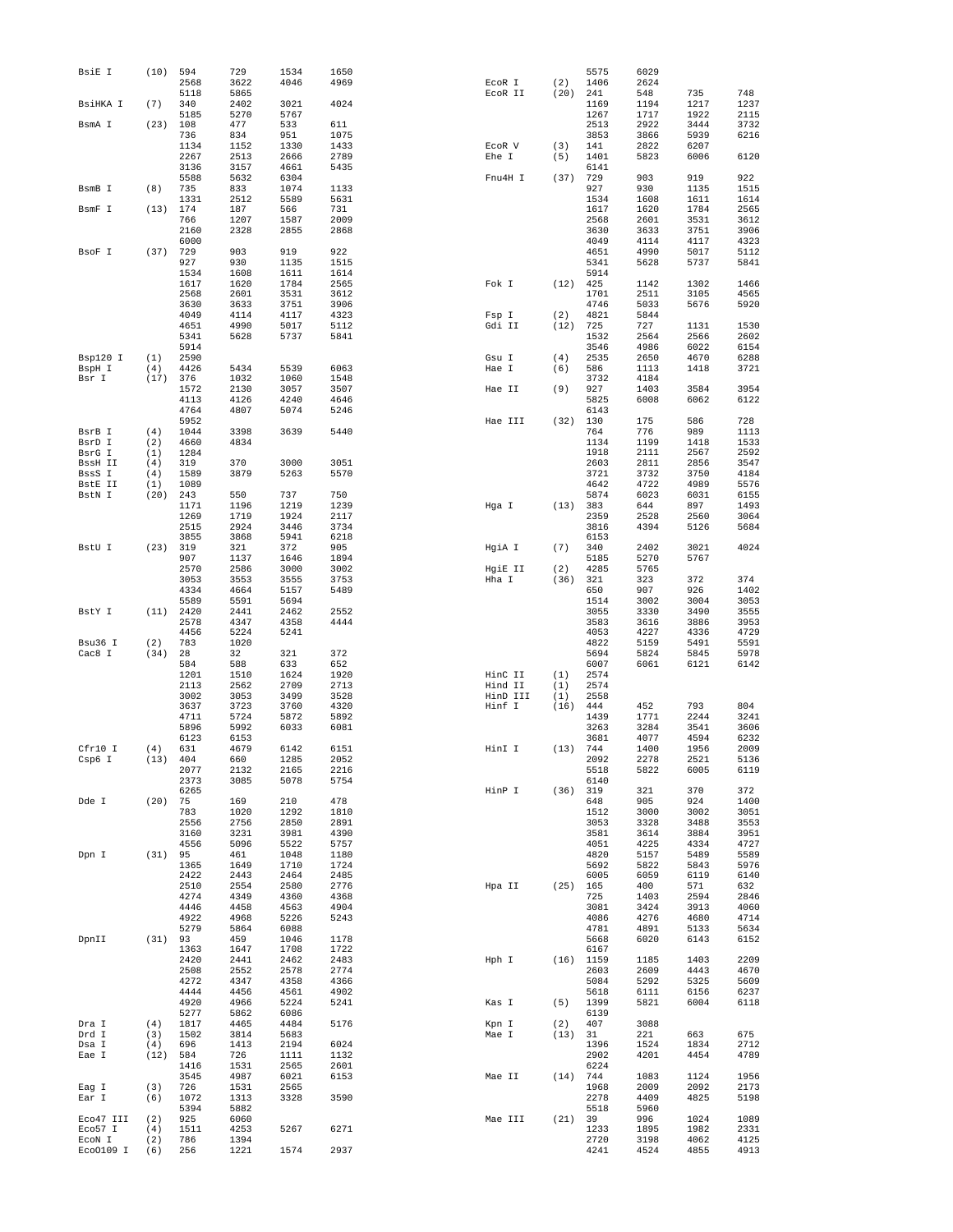|                 |             | 5066         | 5254         | 5642         | 5933 |                  |                      |                | 3590                     |                             |                    |                          |
|-----------------|-------------|--------------|--------------|--------------|------|------------------|----------------------|----------------|--------------------------|-----------------------------|--------------------|--------------------------|
|                 |             | 5953         |              |              |      | Sap I<br>Sau3A I | (2)<br>(31)          | 3328<br>93     | 459                      | 1046                        | 1178               |                          |
| Mbo I           | $(31)$ 93   |              | 459          | 1046         | 1178 |                  |                      | 1363           | 1647                     | 1708                        | 1722               |                          |
|                 |             | 1363         | 1647         | 1708         | 1722 |                  |                      | 2420           | 2441                     | 2462                        | 2483               |                          |
|                 |             | 2420         | 2441         | 2462         | 2483 |                  |                      | 2508           | 2552                     | 2578                        | 2774               |                          |
|                 |             |              |              |              |      |                  |                      |                |                          |                             |                    |                          |
|                 |             | 2508         | 2552         | 2578         | 2774 |                  |                      | 4272           | 4347                     | 4358                        | 4366               |                          |
|                 |             | 4272         | 4347         | 4358         | 4366 |                  |                      | 4444           | 4456                     | 4561                        | 4902               |                          |
|                 |             | 4444         | 4456         | 4561         | 4902 |                  |                      | 4920           | 4966<br>5862             | 5224                        | 5241               |                          |
|                 |             | 4920<br>5277 | 4966         | 5224<br>6086 | 5241 | Sau96 I          | (30)                 | 5277<br>128    | 173                      | 6086                        | 201                |                          |
| Mbo II          |             | (15) 1088    | 5862<br>1301 | 1447         | 1504 |                  |                      | 256            | 553                      | 188<br>692                  | 762                |                          |
|                 |             | 1532         | 2561         | 3344         | 3578 |                  |                      | 775            | 987                      | 1198                        | 1221               |                          |
|                 |             | 4367         |              |              |      |                  |                      | 1574           |                          |                             | 2590               |                          |
|                 |             |              | 4440         | 5195         | 5273 |                  |                      |                | 1917                     | 2110                        |                    |                          |
|                 |             | 5382         | 5870         | 6082         |      |                  |                      | 2591           | 2809                     | 2854                        | 2869               |                          |
| Mlu I           | (1)         | 2584         |              |              |      |                  |                      | 2882           | 2937                     | 4641                        | 4720               |                          |
| Mme I           | (6)         | 831          | 1108         | 3145         | 3197 |                  |                      | 4737           | 4959                     | 5575                        | 5872               |                          |
|                 |             | 3920         | 4104         |              |      |                  |                      | 6029           | 6214                     |                             |                    |                          |
| Mnl I           | (48)        | 218          | 370          | 389          | 434  | Sca I            | (1)                  | 5079           |                          |                             |                    |                          |
|                 |             | 462          | 486          | 508          | 512  | ScrF I           | (35)                 | 165            | 243                      | 400                         | 401                |                          |
|                 |             | 568          | 778          | 874          | 1170 |                  |                      | 550            | 572                      | 725                         | 737                |                          |
|                 |             | 1273         | 1306         | 1312         | 1315 |                  |                      | 750            | 1171                     | 1196                        | 1219               |                          |
|                 |             | 1321         | 1351         | 1354         | 1369 |                  |                      | 1239           | 1269                     | 1719                        | 1924               |                          |
|                 |             | 1376         | 1392         | 1456         | 1797 |                  |                      | 2117           | 2515                     | 2594                        | 2846               |                          |
|                 |             | 1798         | 2375         | 2551         | 2590 |                  |                      | 2924           | 3081                     | 3082                        | 3446               |                          |
|                 |             | 2899         | 3051         | 3070         | 3115 |                  |                      | 3734           | 3855                     | 3868                        | 4086               |                          |
|                 |             | 3142         | 3166         | 3226         | 3555 |                  |                      | 4782           | 5133                     | 5634                        | 5669               |                          |
|                 |             | 3604         | 3814         | 3887         | 4138 |                  |                      | 5941           | 6020                     | 6218                        |                    |                          |
|                 |             | 4538         | 4619         | 4765         | 4971 | Sec I            | $(31)$ 163           |                | 242                      | 252                         | 399                |                          |
|                 |             | 5566         | 5624         | 5884         | 6168 |                  |                      | 463            | 499                      | 548                         | 549                |                          |
| Msc I           | (3)         | 586          | 1113         | 1418         |      |                  |                      | 696            | 735                      | 736                         | 748                |                          |
| Mse I           | (26)        | 36           | 1009         | 1121         | 1151 |                  |                      | 749            | 1169                     | 1238                        | 1247               |                          |
|                 |             | 1175         | 1816         | 1841         | 2630 |                  |                      | 1267           | 1268                     | 1413                        | 1718               |                          |
|                 |             | 2634         | 2717         | 3251         | 3349 |                  |                      | 2194           | 2844                     | 2923                        | 2933               |                          |
|                 |             | 3477         | 3536         | 4412         | 4464 |                  |                      | 3080           | 3143                     | 3445                        | 3866               |                          |
|                 |             | 4469         | 4483         | 4536         | 4771 |                  |                      | 5940           | 6018                     | 6024                        |                    |                          |
|                 |             | 4810         | 5175         | 5547         | 5728 | SfaN I           | (21)                 | 187            | 446                      | 643                         | 940                |                          |
|                 |             | 5925         | 6195         |              |      |                  |                      | 1487           | 1544                     | 1676                        | 1722               |                          |
| Msl I           | (3)         | 2199         | 4851         | 5010         |      |                  |                      | 2192           | 2868                     | 3126                        | 3802               |                          |
| Msp I           | (25)        | 165          | 400          | 571          | 632  |                  |                      | 4854           | 5047                     | 5294                        | 5655               |                          |
|                 |             | 725          | 1403         | 2594         | 2846 |                  |                      | 5747           | 5785                     | 5823                        | 6139               |                          |
|                 |             | 3081         | 3424         | 3913         | 4060 |                  |                      | 6151           |                          |                             |                    |                          |
|                 |             | 4086         | 4276         | 4680         | 4714 | Sfc I            | $(10)$ 15            |                | 919                      | 927                         | 1103               |                          |
|                 |             | 4781         | 4891         | 5133         | 5634 |                  |                      | 1498           | 2696                     | 3971                        | 4162               |                          |
|                 |             | 5668         | 6020         | 6143         | 6152 |                  |                      | 4840           | 6258                     |                             |                    |                          |
|                 |             | 6167         |              |              |      | Sma I            | (2)                  | 401            | 3082                     |                             |                    |                          |
| MspA1 I         | (10)        | 590          | 1622         | 3182         | 3530 | SnaB I           | (1)                  | 2174           |                          |                             |                    |                          |
|                 |             | 4048         | 4293         | 5234         | 5700 | Spe I            | (2)                  | 662            | 1833                     |                             |                    |                          |
|                 |             | 5894         | 6250         |              |      | Sph I            | (1)                  | 5994           |                          |                             |                    |                          |
| Nae I           | (2)         | 633          | 6153         |              |      | Ssp I            | (2)                  | 3249           | 5403                     |                             |                    |                          |
| Nar I           | (5)         | 1400         | 5822         | 6005         | 6119 | Sty I            | (7)                  | 252            | 463                      | 1247                        | 1413               |                          |
|                 |             | 6140         |              |              |      |                  |                      | 2194           | 2933                     | 3143                        |                    |                          |
| Nci I           | (15)        | 165          | 400          | 401          | 572  | Taq I            | (10)                 | 796            | 1040                     | 1351                        | 1362               |                          |
|                 |             | 725          | 2594         | 2846         | 3081 |                  |                      | 1707           | 2486                     | 2573                        | 3244               |                          |
|                 |             | 3082         | 4086         | 4782         | 5133 |                  |                      | 3806           | 5250                     |                             |                    |                          |
|                 |             | 5634         | 5669         | 6020         |      | Tfi I            | (7)                  | 444            | 804                      | 1439                        | 1771               |                          |
| Nco I           | (2)         | 1413         | 2194         |              |      |                  |                      | 3284           | 3541                     | 3681                        |                    |                          |
| Nde I           | (2)         | 2068         | 5770         |              |      | Tsp45 I          | (6)                  | 1024           | 1233                     | 4855                        | 5066               |                          |
| NgoM I          | (2)         | 631          | 6151         |              |      |                  |                      | 5642           | 5953                     |                             |                    |                          |
| Nhe I           | (2)         | 30           | 2711         |              |      | Tth111 I         | (4)                  | 392            | 813                      | 1219                        | 3073               |                          |
| Nla III         | (19)        | 62           | 1207         | 1417         | 2138 | Tth111 II        | (8)                  | 147            | 424                      | 615                         | 634                |                          |
|                 |             | 2198         | 2743         | 3197         | 3364 |                  |                      | 2828           | 4295                     | 4304                        | 4334               |                          |
|                 |             | 3710         | 4430         | 4921         | 4931 | Vsp I            | (5)                  | 1841           | 3349                     | 3477                        | 3536               |                          |
|                 |             | 5009         | 5045         | 5438         | 5543 |                  |                      | 4771           |                          |                             |                    |                          |
|                 |             | 5627         | 5994         | 6067         |      | Xba I            | (2)                  | 220            | 2901                     |                             |                    |                          |
| Nla IV          | $(34)$ 190  |              | 203          | 248          | 405  | Xho II           | (11)                 | 2420           | 2441                     | 2462                        | 2552               |                          |
|                 |             | 523          | 554          | 694          | 763  |                  |                      | 2578           | 4347                     | 4358                        | 4444               |                          |
|                 |             | 895          | 1146         | 1223         | 1401 |                  |                      | 4456           | 5224                     | 5241                        |                    |                          |
|                 |             | 1575         | 1691         | 2301         | 2580 | Xma I            | (2)                  | 399            | 3080                     |                             |                    |                          |
|                 |             | 2592         | 2871         | 2884         | 2929 | Xma III          | (3)                  | 726            | 1531                     | 2565                        |                    |                          |
|                 |             | 3086         | 3452         | 3738         | 3777 | Xmn I            | (3)                  | 3312           | 3350                     | 5198                        |                    |                          |
|                 |             | 4549         | 4643         | 4684         | 4895 |                  |                      |                |                          |                             |                    |                          |
|                 |             | 5485<br>6120 | 5823<br>6141 | 6006         | 6030 |                  |                      |                |                          | Site usage in PSCV-HIS.TXT: |                    |                          |
|                 |             |              |              |              |      |                  |                      |                |                          |                             |                    |                          |
| Not I<br>Nru I  | (1)<br>(1)  | 2565<br>1646 |              |              |      | Aat II           | G, ACGT `C           |                | 6                        | Acc I                       | GT MK, AC          | $\mathbf{1}$             |
| Nsp7524 I       | (3)         | 3706         | 5623         | 5990         |      | Acc65 I          | G`GTAC, C            |                | 2                        | Aci I                       | $C^{\dagger}CG, C$ | 67                       |
| NspB II         | (10)        | 590          | 1622         | 3182         | 3530 | Afl II           | C`TTAA, G            |                | 3                        | Afl III                     | A`CRYG, T          | 2                        |
|                 |             | 4048         | 4293         | 5234         | 5700 | Age I            | A CCGG, T            |                | $\overline{\phantom{a}}$ | Aha II                      | GR CG, YC          | 13                       |
|                 |             |              |              |              |      | Ahd I            |                      | GACNN, N`NNGTC | 4                        | Alu I                       | $AG$ $CT$          | 30                       |
| NspH I          | (3)         | 5894<br>3710 | 6250<br>5627 | 5994         |      | Alw I            | GGATC 8/9            |                | 14                       | AlwN I                      | CAG, NNN CTG       | 3                        |
|                 |             |              |              |              |      | Apa I            | G, GGCC `C           |                | $\mathbf{1}$             | ApaL I                      | G`TGCA, C          | 3                        |
| Pac I<br>Pal I  | (1)<br>(32) | 2634<br>130  | 175          | 586          | 728  | Apo I            | R`AATT, Y            |                | 3                        | Asc I                       | GG`CGCG, CC        | 2                        |
|                 |             | 764          | 776          | 989          | 1113 | Ase I            | AT`TA, AT            |                | 5                        | Asp718                      | G`GTAC, C          | $\sqrt{2}$               |
|                 |             | 1134         | 1199         | 1418         | 1533 | Ava I            | $C^{\wedge}$ YCGR, G |                | 5                        | Ava II                      | $G$ $GWC$ , $C$    | 13                       |
|                 |             | 1918         | 2111         | 2567         | 2592 | Avr II           | $C$ $CTAG$ , $G$     |                | $\overline{\phantom{a}}$ | BamH I                      | G`GATC, C          | $\mathbf{1}$             |
|                 |             | 2603         | 2811         | 2856         | 3547 | Ban I            | G`GYRC, C            |                | 13                       | Ban II                      | G, RGCY `C         | 9                        |
|                 |             | 3721         | 3732         | 3750         | 4184 | Bbe I            | G, GCGC `C           |                | 5                        | Bbs I                       | GAAGAC 8/12        | 1                        |
|                 |             | 4642         | 4722         | 4989         | 5576 | Bbv I            | GCAGC 13/17          |                | 9                        | Bbv II                      | GAAGAC 7/11        | 1                        |
|                 |             | 5874         | 6023         | 6031         | 6155 | Bcl I            | T`GATC, A            |                | ÷                        | Bcn I                       | $CC, S$ GG         | 15                       |
| Ple I           | (3)         | 801          | 3249         | 4085         |      | Bfa I            | $C^T A$ , G          |                | 13                       | Bgl I                       | GCCN, NNN 'NGGC    | 5                        |
| Pme I           | (1)         | 1817         |              |              |      | Bgl II           | A GATC, T            |                | 4                        | Blp I                       | GC `TNA, GC        | $\overline{\phantom{a}}$ |
|                 | (4)         | 256          | 1221         | 1574         | 2937 | Bpm I            | CTGGAG 22/20         |                | 4                        | Bsa I                       | GGTCTC 7/11        | 6                        |
| PpuM I          |             |              | 5198         |              |      | BsaA I           | YAC GTR              |                | $\mathbf{1}$             | BsaB I                      | GATNN NNATC        | 5                        |
| Psp1406 I       | (2)<br>(2)  | 4825<br>399  | 3080         |              |      | BsaH I           | GR CG, YC            |                | 13                       | BsaJ I                      | $C$ $CMNG$ , $G$   | 31                       |
| PspA I<br>Pst I | (3)         | 923          | 931          | 1107         |      | BsaW I           | W`CCGG, W            |                | 3                        | BseR I                      | GAGGAG 16/14       | 4                        |
|                 |             |              |              | 5865         |      | Bsg I            | GTGCAG 22/20         |                | $\mathbf{1}$             | BsiC I                      | TT CG, AA          | $\overline{\phantom{a}}$ |
| Pvu I<br>Pvu II | (3)<br>(4)  | 1650<br>1622 | 4969<br>3530 | 5894         | 6250 | BsiE I           | CG, RY CG            |                | 10                       | BsiHKA I                    | G, WGCW`C          | $\overline{7}$           |
| Rsa I           | (13)        | 405          | 661          | 1286         | 2053 | BsiW I           | $C$ $GTAC$ , $G$     |                | $\overline{\phantom{a}}$ | Bsm I                       | GAATG, C 7         | $\overline{\phantom{a}}$ |
|                 |             | 2078         | 2133         | 2166         | 2217 | BsmA I           | GTCTC 79             |                | 23                       | BsmB I                      | CGTCTC 7/11        | 8                        |
|                 |             | 2374         | 3086         | 5079         | 5755 | BsmF I           | GGGAC 15/19          |                | 13                       | BsoF I                      | $GC^N$ , $GC$      | 37                       |
|                 |             | 6266         |              |              |      | Bsp120 I         | G`GGCC, C            |                | $\mathbf{1}$             | Bsp1286 I                   | G, DGCH`C          | $\overline{\phantom{a}}$ |
|                 |             |              |              |              |      | BspH I           | T`CATG, A            |                | 4                        | BspM I                      | ACCTGC 10/14       | $\overline{\phantom{a}}$ |
| Sac I<br>Sal I  | (3)<br>(1)  | 340<br>2572  | 2402         | 3021         |      | BspM II          | T`CCGG, A            |                |                          | Bsr I                       | ACT, GG            | 17                       |
|                 |             |              |              |              |      |                  |                      |                |                          |                             |                    |                          |